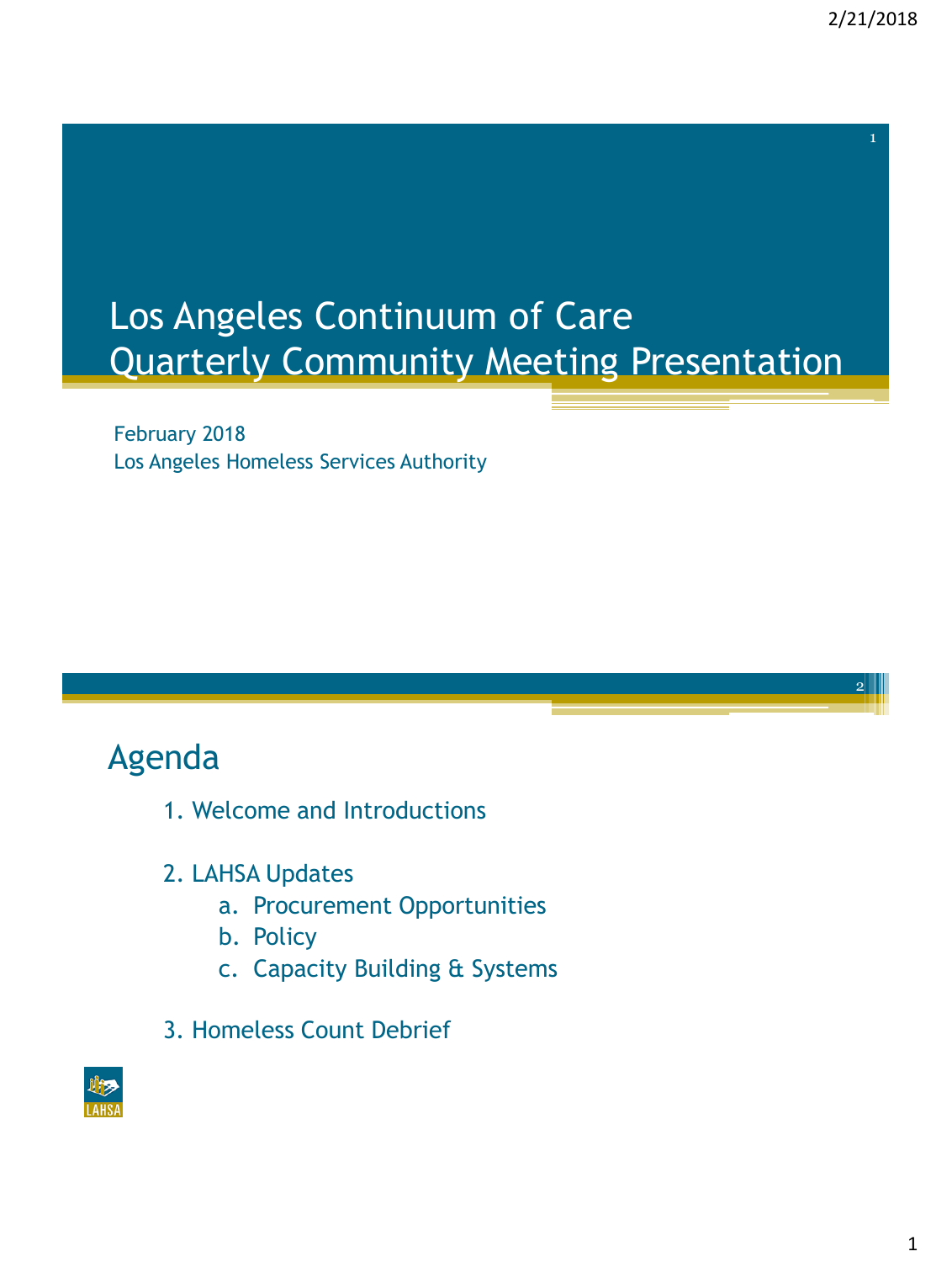# LAHSA Updates - Procurement Opportunities

## Winter –Spring/Summer 2018 Procurement Schedule\*

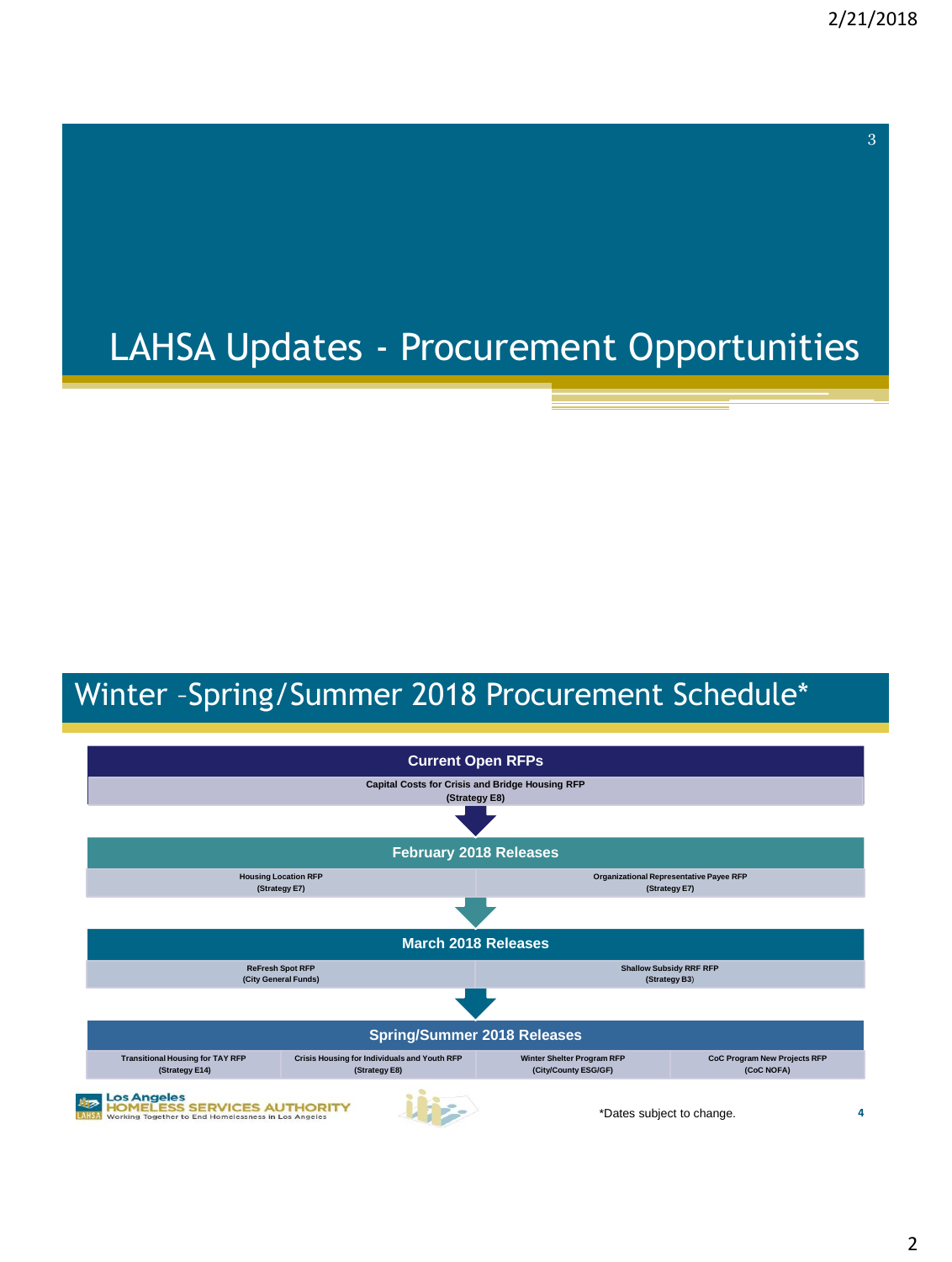Questions?





# LAHSA Updates - Policy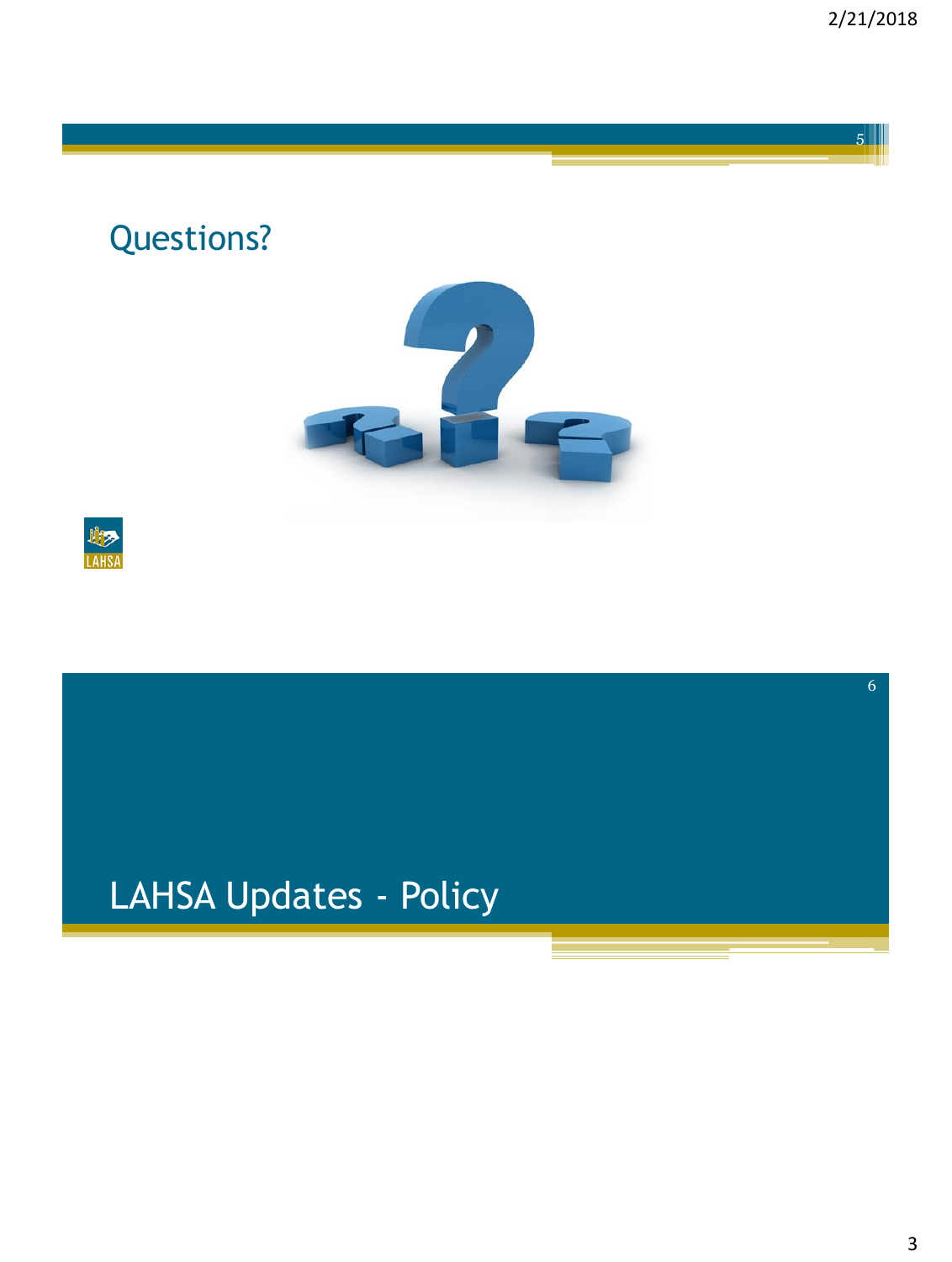8

### New Policy for the Los Angeles Continuum of Care

- *"Housing Protections Under the Violence Against Women Act (VAWA) in the Los Angeles Continuum of Care"*
	- o Approved by LAHSA Commission on January 26, 2018
	- o Applies to all CoC- and LAHSA-funded agencies
	- o Phased implementation and trainings are currently in development
	- o Visit [www.lahsa.org/policy/](http://www.lahsa.org/policy/) to view the policy



### Coordinated Entry System (CES) Policy Development **Status**



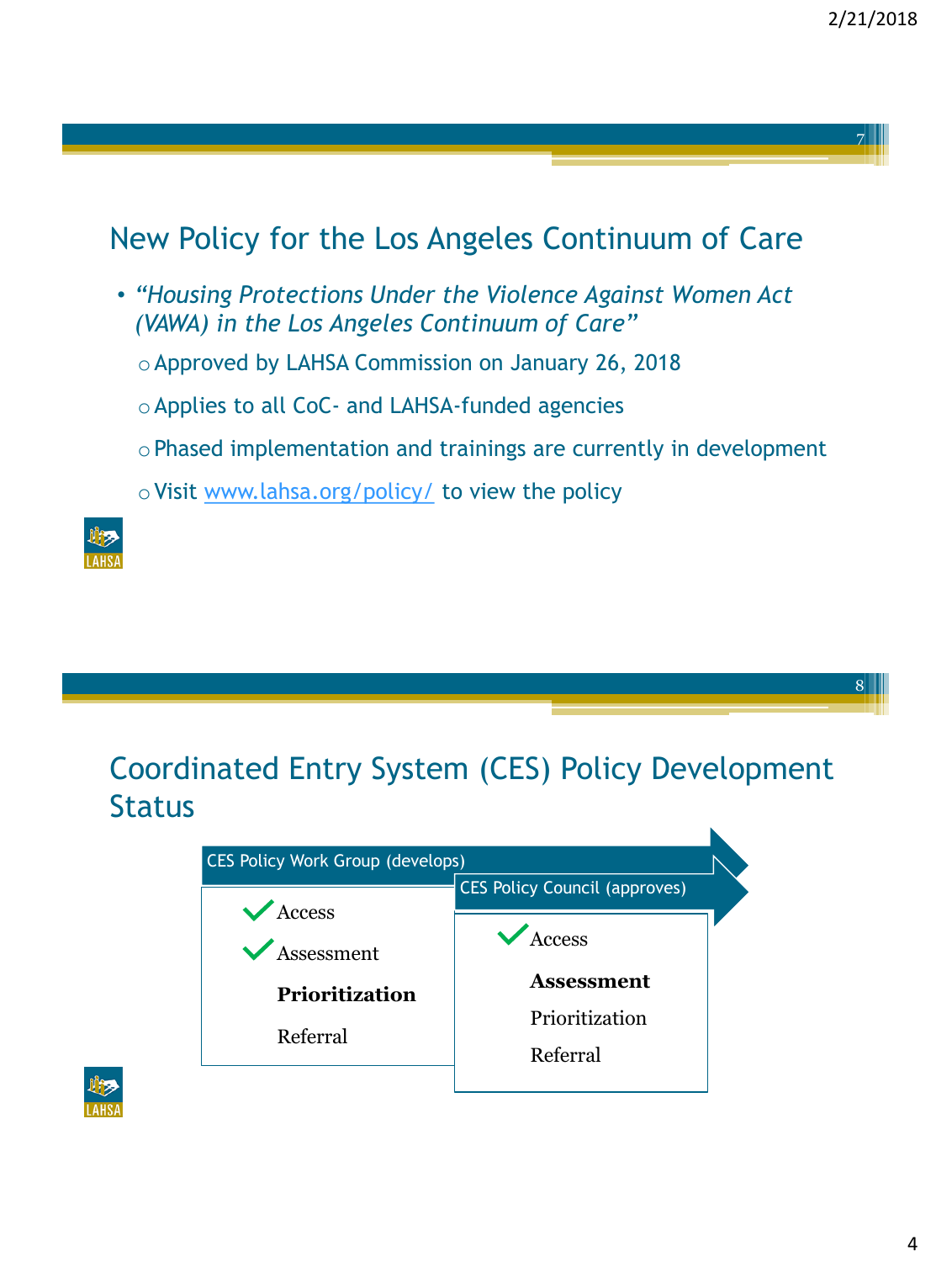## CES Interim Guidance

| <b>PURPOSE</b> | Ensure quality, consistency, fairness, & efficiency in the<br>delivery of homeless services throughout CES              |
|----------------|-------------------------------------------------------------------------------------------------------------------------|
|                | Test new practices before developing formal policy                                                                      |
| <b>PROCESS</b> | Process is iterative & transparent;<br>Guidance informed by CES leadership, subject-matter<br>experts, & public comment |
| LIE            |                                                                                                                         |

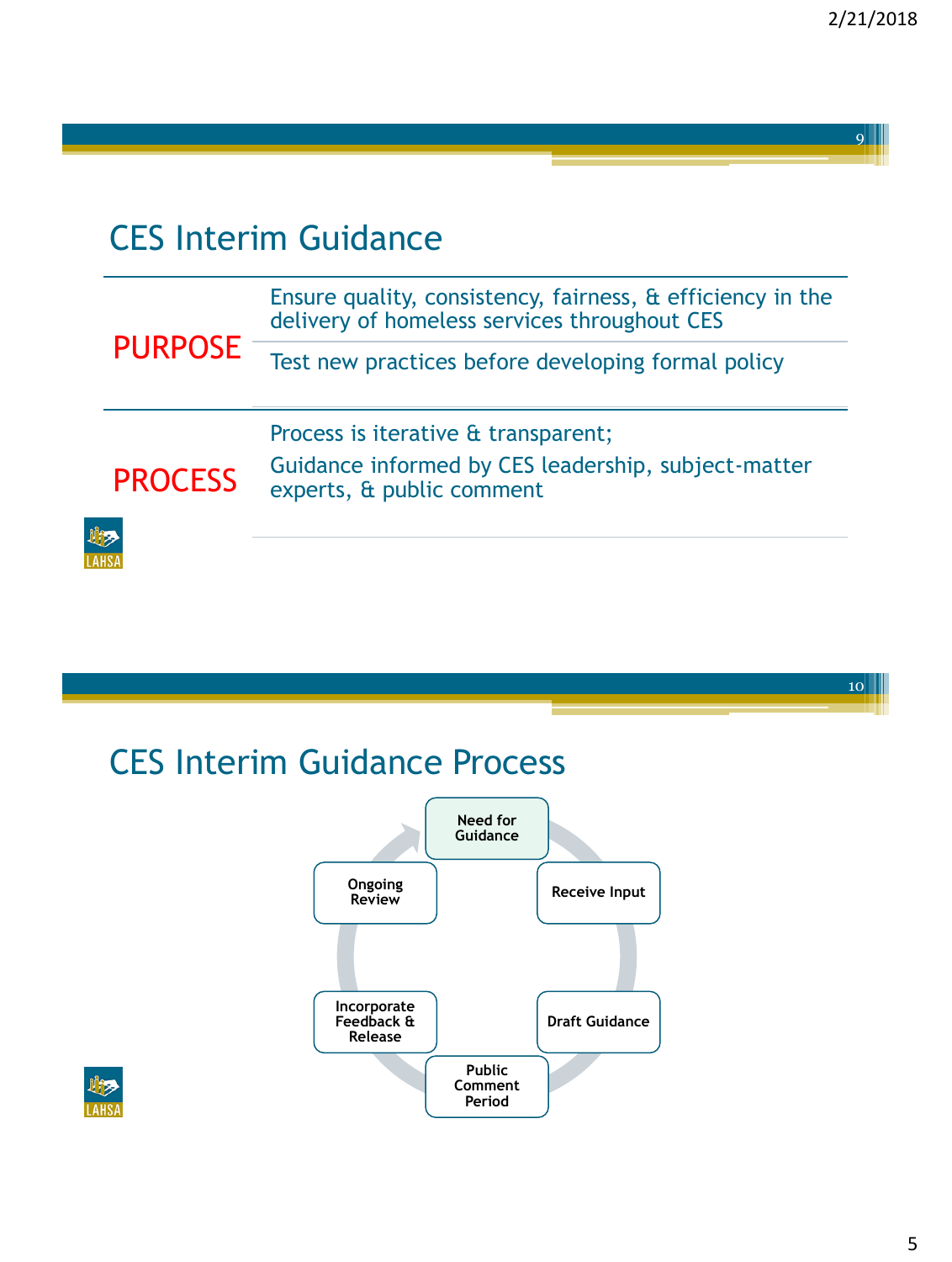## CES Interim Guidance Released on January 17, 2018

- *1. Updating and Correcting Population-Appropriate CES Triage Tool Scores* Effective February 1, 2018
- *2. Housing Navigation Guidance: Prioritizing High Acuity Adults and Youth for Housing Navigation* Public Comment Period: January 31 – February 14 (5:00 pm)

See [www.lahsa.org/policy/](http://www.lahsa.org/policy/) for link to provide comment

*3. Matching Participants with Disabilities to Fully Accessible Units* Effective March 1, 2018

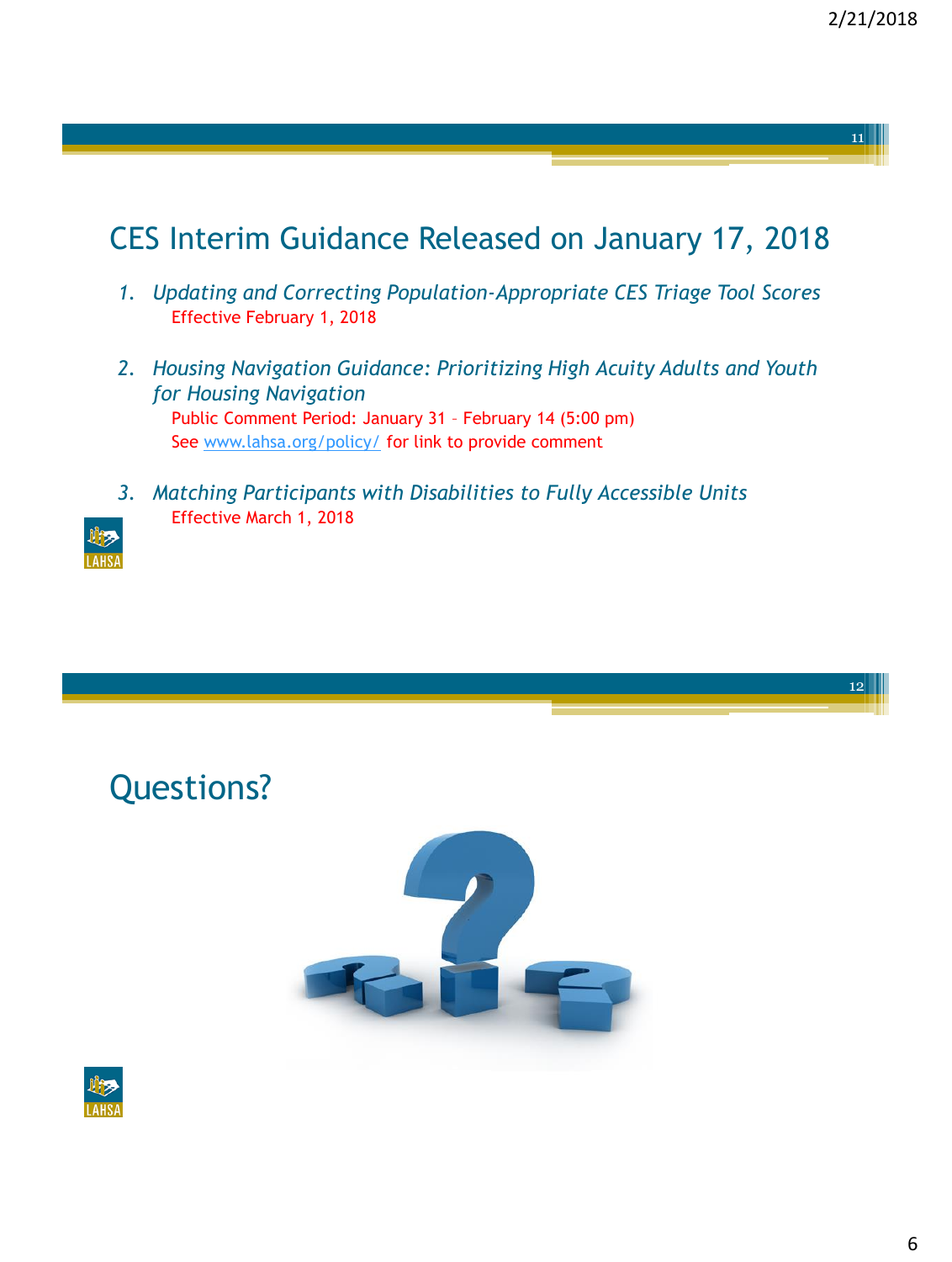$14$ 

# LAHSA Updates - Capacity Building & Systems

## Capacity Building Updates

1. Organization Capacity Building Technical Assistance Application

- 2. Centralized Training Academy
- 3. Hiring Support
- 4. Coordinated Entry System (CES) Division Updates

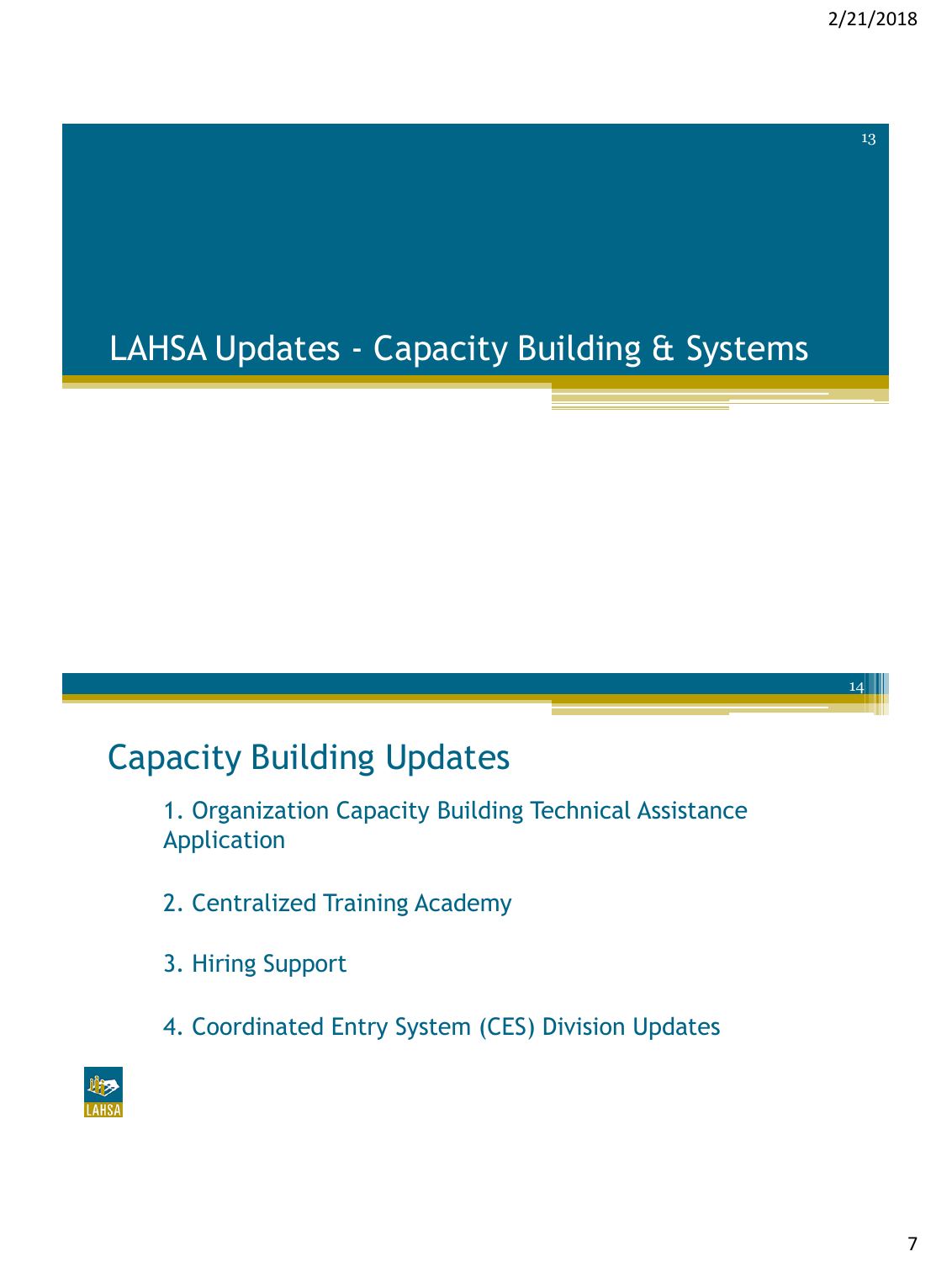## Organization Capacity Building Technical Assistance Application

- Application released January 19, 2018
- Informational Webinar February 5, 2018
- Email questions to [rfp@unitedway.org](mailto:rfp@unitedway.org)









#### 16

## Centralized Training Academy

- Launching the Centralized Training Academy Learning Management System
- Create a training account
- Register for training at [https://lahsa.configio.com](https://lahsa.configio.com/)





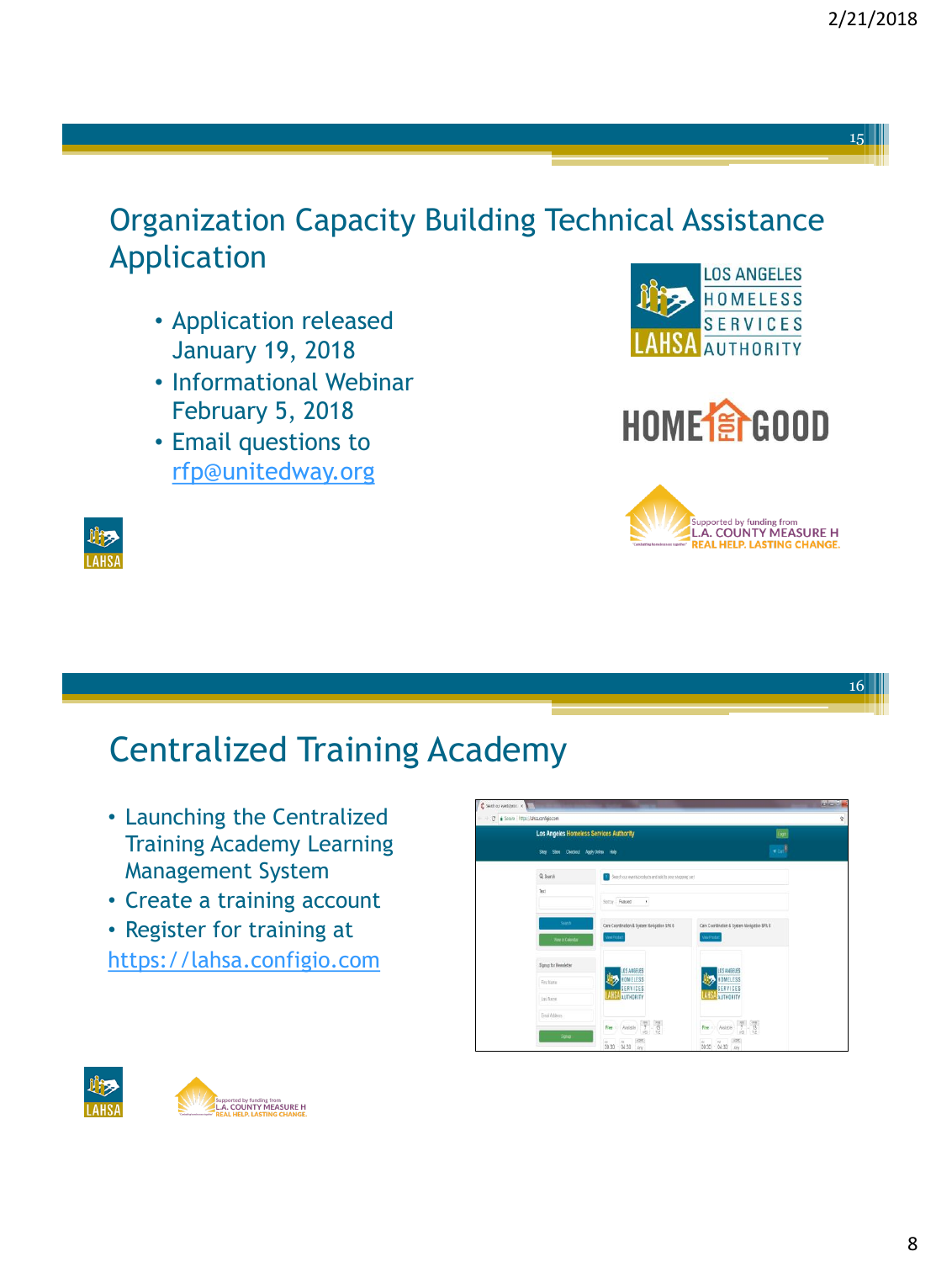## Hiring Support

**1 st Homeless Services Provider Job Fair of Los Angeles Debrief**

Thursday, December 7, 2017

**Employers:** 32 I **Staff Volunteers** ~50

**Number of Job Seeker Attendees** 753

**Pre-registered Job Seekers** 60% (452)

**Walk-in Job Seekers** 40% (301)



Supported by funding from<br>L.A. COUNTY MEASURE H

### **Save the Date! March 23, 2018**

**2 nd Homeless Services Provider Job Fair of Los Angeles**

Los Angeles Trade Technical College 400 W Washington Blvd, Los Angeles, CA 90015

9:00 AM to 2:00 PM



## Coordinated Entry System Division

- LAHSA has restructured to provide more direct support to the development of the Coordinated Entry System (CES)
- This allows us to:
	- **EXTEND 1** Have a strategic focus on system planning and implementation (i.e. increasing matches within HMIS, coordinating outreach throughout county, etc.)
	- **Develop policies and procedures to provide more guidance and consistency**
	- Build capacity and provide technical assistance to agencies

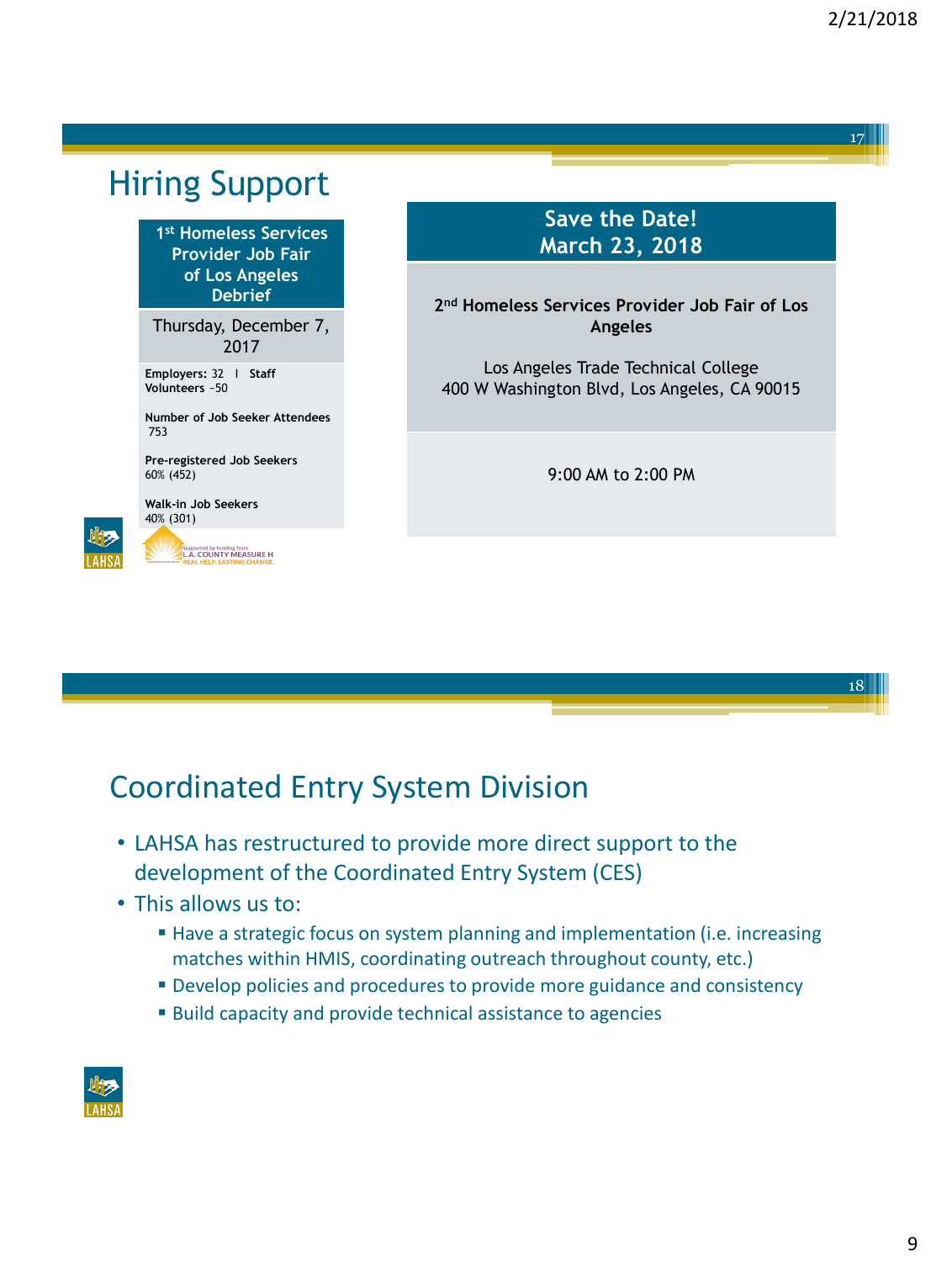

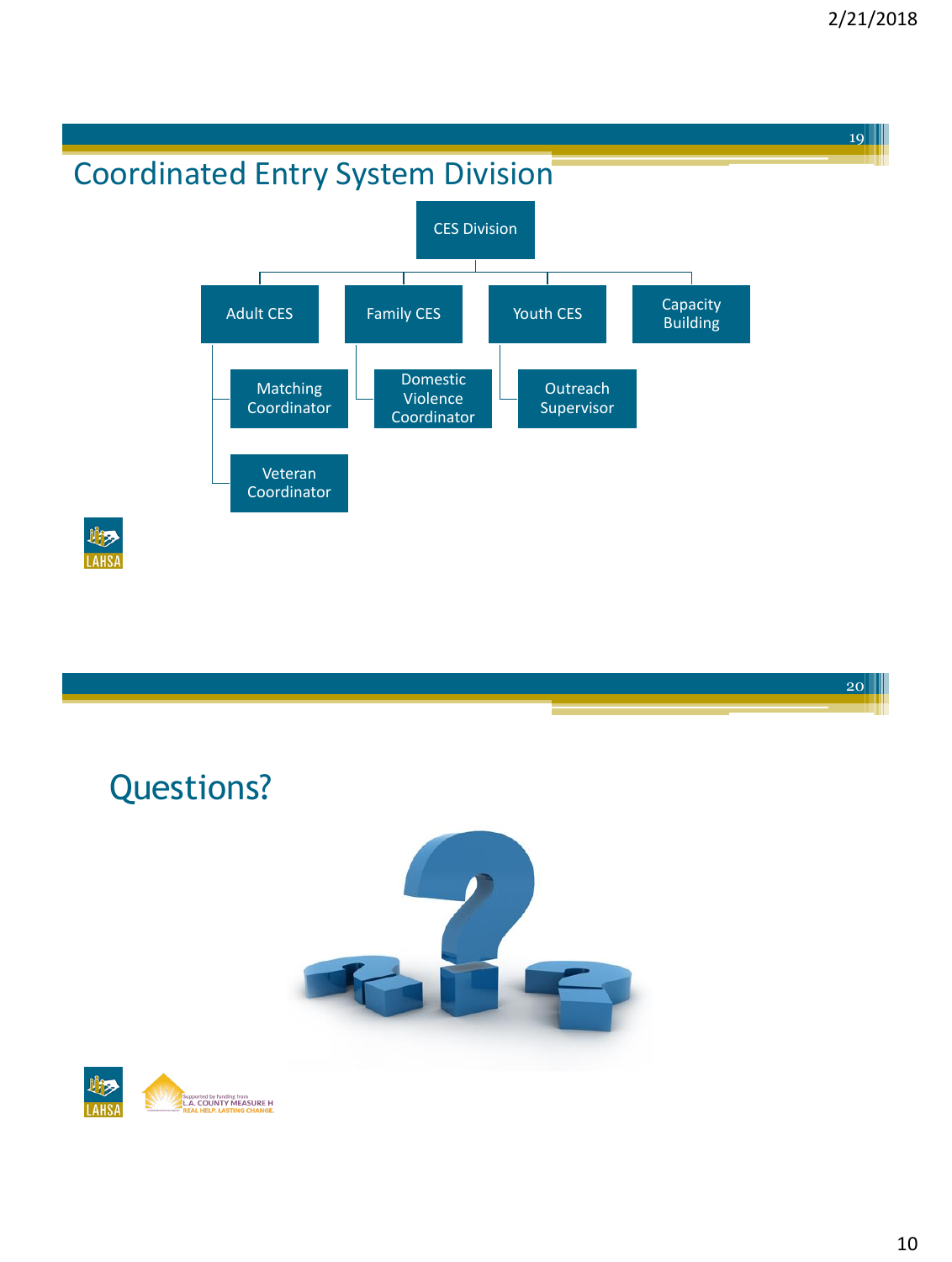22

# 2018 Homeless Count Debrief

## 2018 Highlights

- Total number of volunteer RSVP = 8,608
- Total number of deployment sites = 166
- Every volunteer returned safely!
- Coverage = 100% of the Los Angeles Continuum of Care

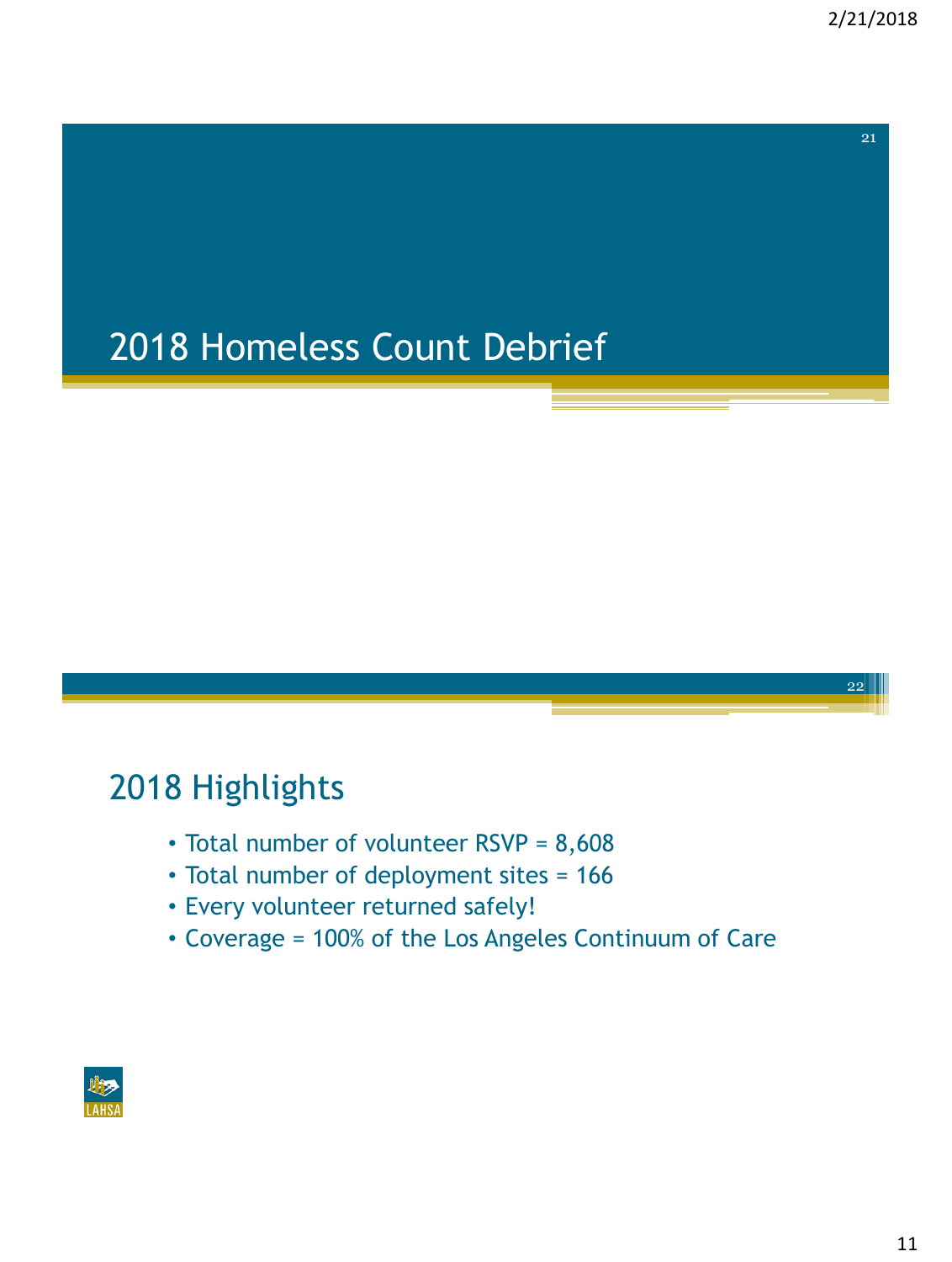24

## Update on other Homeless Count Components:

- Youth Count
- Shelter Count
	- **March 9th deadline for submitting information**
	- Email: sheltercount@lahsa.org
- Demographic Surveying
- Institution Count







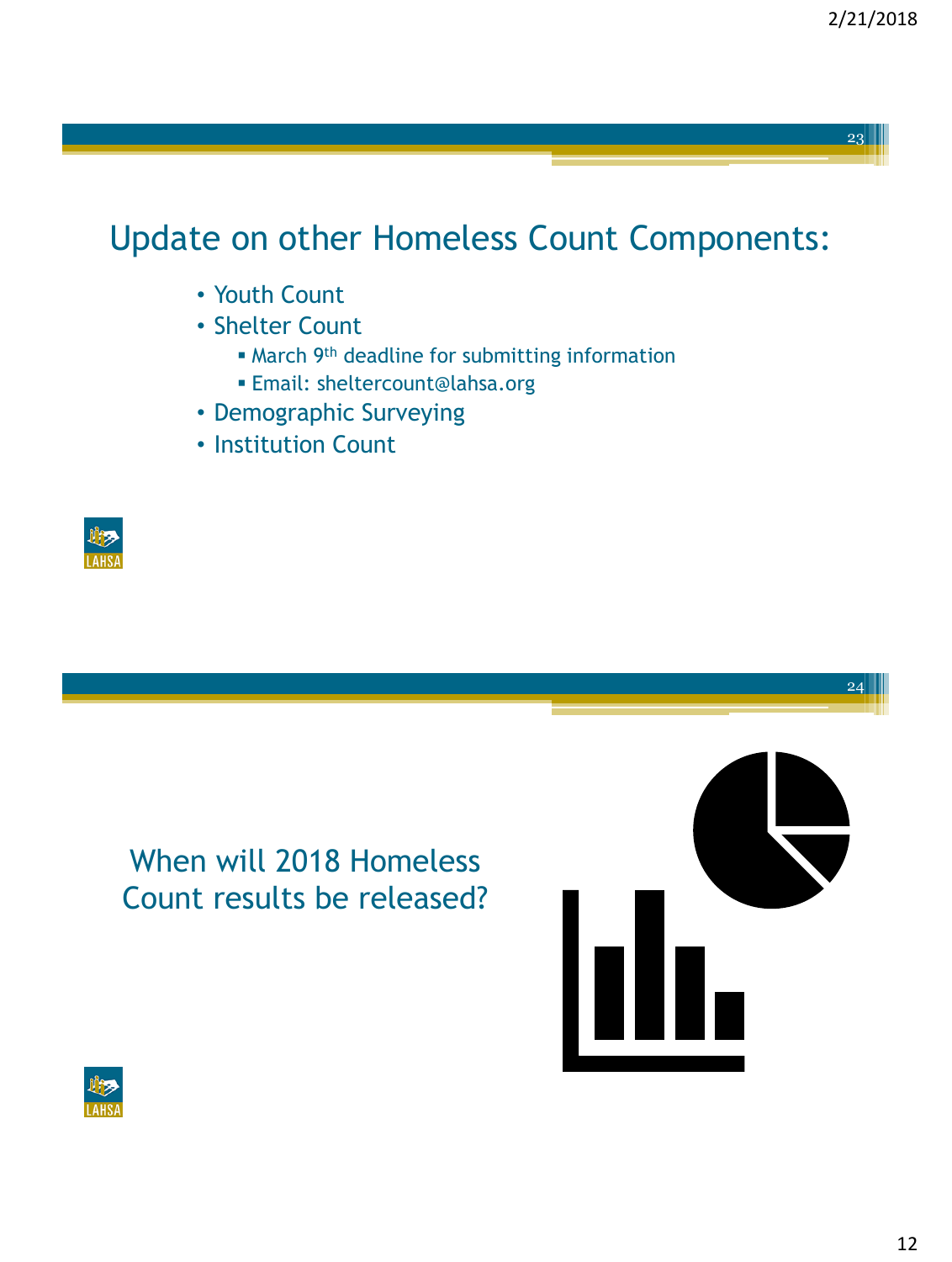

# 2018 Homeless Count Timeline



## Volunteer Survey Results

Total #of survey submissions = 817

How would you rate your overall experience?  $\star = .77\%$  $\star \star = .77\%$  $\star \star \star$  = 7.58%  $\star \star \star \star$  = 27.89%  $\star \star \star \star = 62.98\%$ 

Top 3 ways people heard about the homeless count:

- 1. Email (34%)
- 2. At work (25%)
- 3. A friend (18%)

Was this the first time you volunteered for the homeless count?



Would you volunteer again in 2019?

- 1. Definitely = 62.23%
- 2. Probably = 30.29%
- 3. Possibly =  $6.21\%$
- 4. Not likely = 1.27%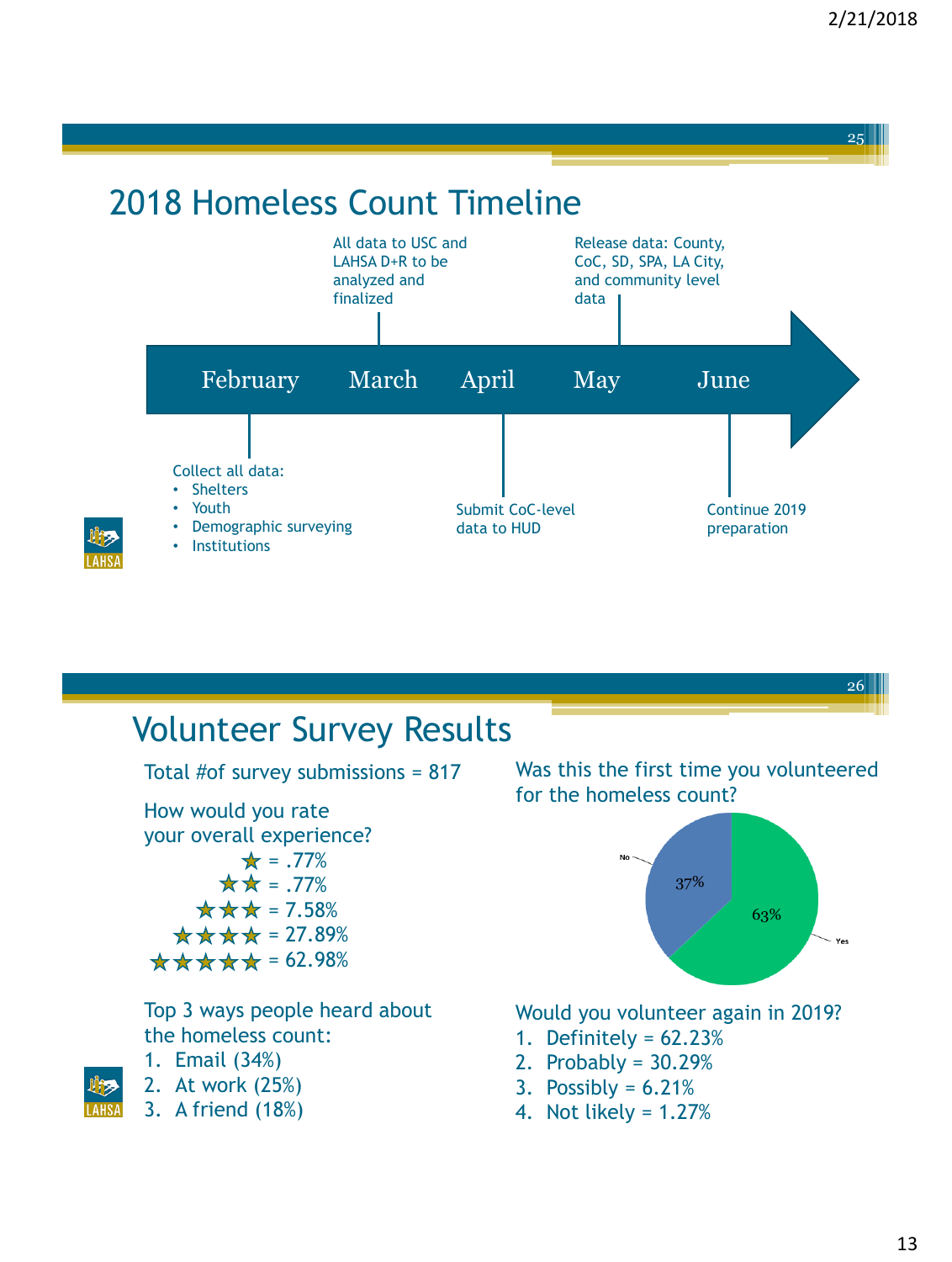

### Debriefing Categories - what worked, what can be improved, and suggested solutions

### **Technology:**

- Website
- Volunteer registration
- Digital forms
- Training videos

#### **Logistics:**

- Supply delivery/pick-up
- Volunteer coordination process
- Maps
- Tally Sheets

#### **Communication:**

- With LAHSA
- With volunteers
- Promotion
- Follow up

#### **Collaboration:**

- Groups involved
- Groups not involved
- Donations

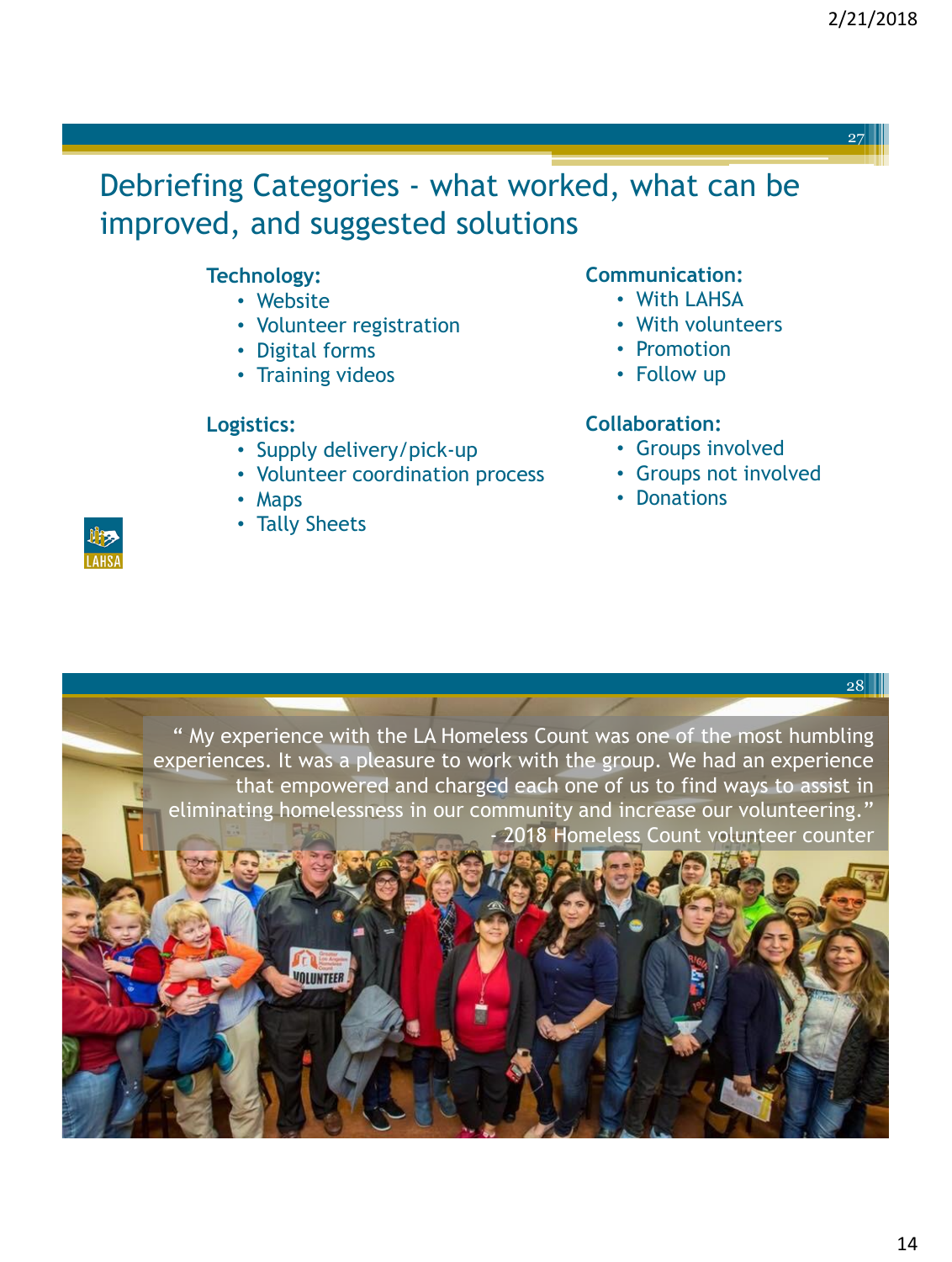30

Share your volunteer story at:

TheyCountWillYou.Org



# SAVE THE DATE: January 22, 23, 24 2019

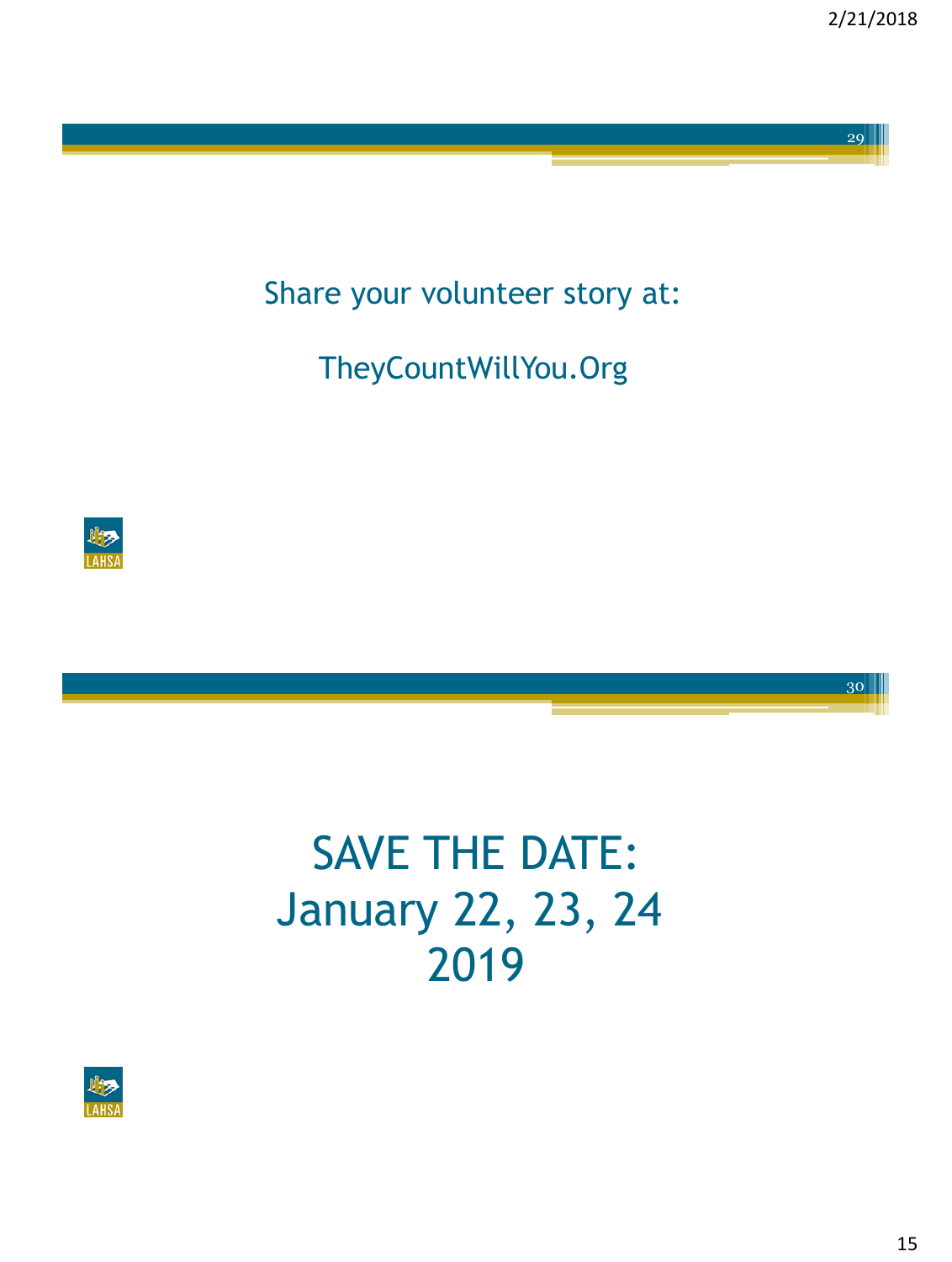### Questions?





## Community Engagement Coordinators

**Saba Tekle, Interim for SPA-1** [stekle@lahsa.org](mailto:stekle@lahsa.org) (213) 213-797-4569 work

**Silvana Caruana,** Community Engagement Coordinator **SPA-2** [scaruana@lahsa.org](mailto:scaruana@lahsa.org) (213) 225-8477 work

**Daniella Alcedo,** Community Engagement Coordinator **SPA-3** [dalcedo@lahsa.org](mailto:dalcedo@lahsa.org) (213) 225-8462 work

**Phyllis Lozano,** Community Engagement Coordinator **SPA-4** [plozano@lahsa.org](mailto:plozano@lahsa.org) (213) 797-4566 work

**Raul Lopez,** Community Engagement Coordinator **SPA-5** [rlopez@lahsa.org](mailto:dalcedo@lahsa.org) (213) 797-4572 work

**Jonathan Hans,** Interim for **SPA-6** [jhans@lahsa.org](mailto:jhans@lahsa.org) (213) 225-8464 work

**Jonathan Hans,** Interim for **SPA-7** [jhans@lahsa.org](mailto:jhans@lahsa.org) (213) 225-8464 work



**Megan Emme,** Community Engagement Coordinator **SPA-8**  [memme@lahsa.org](mailto:kbarnette@lahsa.org) (213) 225-8413 work

Jonathan Hans, Manager, Community Engagement [jhans@lahsa.org](mailto:jhans@lahsa.org) (213) 225-8464 work

Saba Tekle, Supervisor, Community Engagement [stekle@lahsa.org](mailto:stekle@lahsa.org) (213) 213-797-4569 work

16